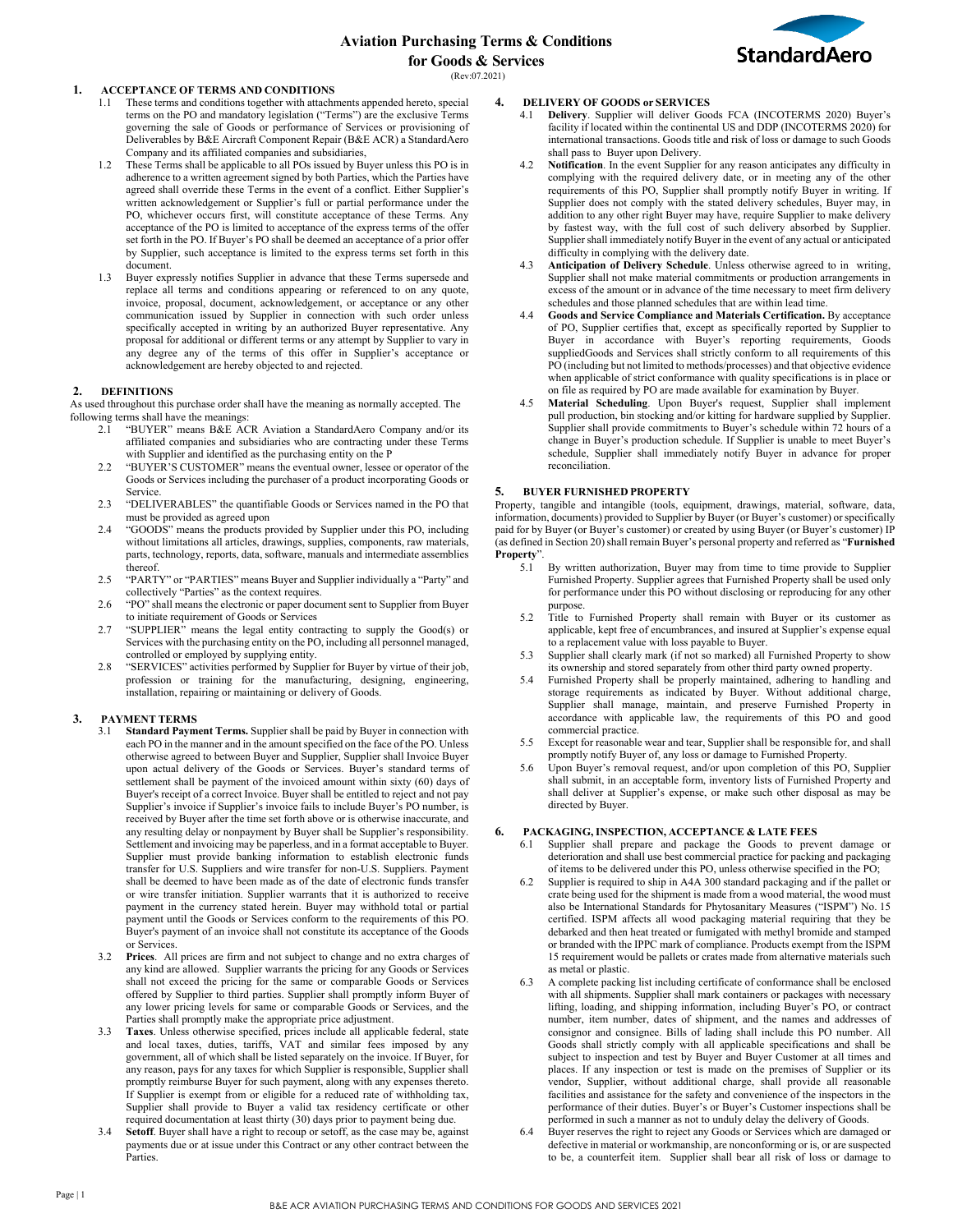# **Aviation Purchasing Terms & Conditions for Goods & Services**



(Rev:07.2021)

rejected Goods.

- 6.5 All decisions regarding the serviceable condition of repaired components or disposition of such shall be at the sole discretion of Buyer, based on current approved limits. If Goods fail Buyer inspection due to apparent transit damage which is due to improper packaging by Supplier, Goods shall be returned to Supplier, and Supplier shall pay all shipping costs, file all claims, and perform all repairs for rework at no cost to Buyer. If Goods fail Buyer inspection due to Supplier quality issues, Buyer reserves the right to return Goods to Supplier for repair or replacement at Supplier's sole expense and Supplier shall pay all shipping costs to deliver conforming Goods.
- At any time during the manufacture or repair of the Goods until final acceptance of Goods by Buyer, Buyer shall have the right to witness and inspect all manufacturing, tests and corrections of a material nature carried out by Supplier. Buyer may coordinate and ensure product quality, reliability, verify adherence of specifications and evaluate if Supplier's performance requirements are met. Accordingly, if Buyer exercises its right to witness inspection hereunder, Supplier shall inform Buyer in advance of the date on which such tests or corrections are to be performed. Any deficiencies in manufacturing repair or engineering which result in the Good's failure to conform to Buyer's specification shall be corrected by Supplier promptly and without additional cost to Buyer.
- 6.7 Buyer's approval of Supplier drawings, procedures, and or manuals, furnished by Supplier shall in no way change Supplier's obligation to deliver Goods in accordance with the requirements and specifications referenced in the PO, applicable laws and regulations, including, but not limited to FAA regulations.
- 6.8 Buyer's failure to inspect the Goods shall neither relieve Supplier from responsibility for such Goods which are not in accordance with the PO requirements and specification nor impose liabilities on Buyer therefor. The inspection or test of any Goods by Buyer shall not relieve Supplier from any responsibility regarding defects or other failures to meet PO requirements and specifications, which may be discovered subsequently.
- 6.9 Buyer may, at its sole discretion, reject all or any part of Goods not conforming to the requirements/specifications stated in this PO.
- 6.10 Supplier will be notified in writing as soon as possible shall it fail to meet any of the above-mentioned requirements.
- 6.11 **Late Delivery Fees**: If Supplier fails to have Goods delivered in the time period stated in the PO or proposal, Buyer has the option to enforce the following late fees: 2% of invoice price after 14 days, 5% after 30 days, 9% after 45 days and 15% of final invoice price after 60 days.

### **7. AUDIT, RECORDS AND RIGHT OFENTRY**

- 7.1 Buyer shall have the right to conduct audits of Supplier's records for a period of up to twenty-four (24) months subsequent to the effective date of termination or cancellation of this PO.
- Unless a longer period is specified in this PO or by law or regulation, Supplier shall retain all records related to this PO for three (3) years from the date of final payment received by Supplier or according to the applicable customer or regulatory requirements, whichever is longest. Records related to this PO include, but are not limited to, financial data, proposals, procurements, specifications, production, inspection, test, quality, shipping and export, certification records and Buyer's change approval as required. At no additional cost, Supplier shall make available within 72 hours of request and provide access to such records to Buyer, Buyer's customer and US Government representative.
- 7.3 Buyer (and Buyer representatives, Buyer's Customer, US Government and regulatory agencies) shall have the right of entry, upon at least twenty- four (24) hours advance (written, electronic or telephonic) notice to Supplier and at Buyer's own expense, to inspect Supplier's facilities, their sub tiers, and any other location or facility operated by Supplier in connection with its obligations and duties under this PO in order to ensure Supplier's compliance with such obligations and duties.
- 7.4 Should such inspection Supplier's facilities, their sub tiers, and any other location or facility operated by Supplier in connection with its obligations and duties under this PO not meet approval or yields non-conforming results, Supplier, shall be notified in writing and depending on the severity, Buyer may provide a cure period or terminate all or part of this PO.

#### **8. RESPRESENTATIONS AND WARRANTIES**

- Supplier represents and ensures that any of Supplier's employee performing Goods and Services under this PO:
	- 8.1.1 has power, authority, rights and licenses to enter into this PO and to provide the Goods, Services and Deliverables.
	- 8.1.2 shall use all commercially reasonable efforts to fulfill Supplier's obligations under this PO, and knows that time is of the essence.
	- 8.1.3 that all delivered Services and Goods meet the approved quality requirements/policy.
	- 8.1.4 warrants all Goods, Services, and Deliverables shall be provided to Buyer free from any claims of any nature, including, without limitation, defects in title, and free of all liens, claims, or encumbrances.
	- 8.1.5 Support product safety by ensuring robust management of special requirements, critical items and key characteristics. If there are concerns with respect to product safety, Supplier shall communicate them to Buyer. If there is a concern at Supplier's premises with respect to safety during the manufacture of the product, Supplier will notify its own employees of the concern and whenever possible, mitigate the concern.
- 8.1.6 that employees and personnel working on its behalf are aware of: Their contribution to product or service conformity • Their contribution to product safety • The importance of ethical behavior.
- 8.1.7 that all persons, whether employees, agents, subcontractors, or anyone acting for or on behalf of Supplier, are lawfully permitted, properly licensed, certified or accredited as required by applicable law and are suitably skilled, experienced and qualified to perform the Services.
- 8.1.8 that its directors, agents, representatives, contractors and subcontractors and any other person acting on its behalf will not:
	- 8.1.8.1 offer, give or agree to give or receive, request or accept any financial or other advantage of any kind as an inducement or reward for doing or not doing any improper act or for the improper performance of any function associated with the order or the Goods or Services; nor
	- 8.1.8.2 act in any way which would constitute an offence by Supplier or would cause Buyer to commit an offence under any antibribery legislation;
- 8.2 If Supplier breaches any of the above warranties, Buyer shall be entitled to terminate the PO by written notice with immediate effect. Any termination shall be without prejudice to the accrued rights of Buyer.
- 8.3 Supplier shall indemnify and hold harmless Buyer from any loss, damage and expense, including all legal fees, incurred or sustained by Buyer which is caused by or arises as a result of a breach of any of these warranties.

#### **9. QUALITY STANDARDS**

The status and quality of Supplier's performance of Services for Buyer under this PO is contingent upon Seller's acknowledgement and adherence of the following requirements:

- 9.1 Supplier shall have or promptly implement and maintain for approval a quality control system certified to an industry recognized Quality Standard acceptable to Buyer for the Goods being provided. Such quality program shall be provided to Supplier's employees and required of its sub-tier contractors. When so requested Supplier shall submit to Buyer, for Buyer's approval, the quality program management system and all documentation, including Supplier's procedures, instructions, practices, processes and other related documents. Supplier will have the continuing obligation to immediately notify Buyer of change or deviation from Supplier's approved quality program and to notify Buyer of any Goods or Services delivered during the period of such change or deviation.
- 9.2 Buyer, Buyer's Customer and its higher-level contractors, including government agencies, will have the right to inspect Supplier and Supplier's lower-tier subcontractor's PO activities including design, test and failure reviews, manufacturing facilities, processes, inspection systems, quality assurance systems, data, and equipment as may be related to the Goods or Services furnished hereunder.
- 9.3 Upon request, Supplier shall, where applicable, submit test specimens (e.g., production method, number, storage conditions) for design approval, inspection, investigation or auditing.
- 9.4 Supplier shall prevent the use of unapproved parts, sub-tier contractors, processes, facilities, drawings, procedures and practices unless expressly stipulated as being excepted.
- 9.5 Supplier shall ensure the use of customer-designated or approved external providers, including process sources (i.e. special processes) if applicable.
- 9.6 Supplier must notify, submit and obtain Buyer's prior approval for any change to designs, components, materials, processes, or other items including but not limited to lower-tier subcontractors, manufacturing/servicing locations, product configuration, including engineering design and fabrication processes for Goods, approval shall not be unreasonably withheld. Such approvals shall in no way relieve Supplier of the responsibility for any error or deficiency which may exist in the submitted design, component materials, processes, or other item, and Supplier shall be responsible for meeting all the requirements.
- Supplier shall notify Buyer in writing within twenty-four (24) hours of the discovery of nonconforming processes, products or defect in the Goods or Services being provided. Buyer shall provide disposition instructions once the written notice of discovery is submitted by Supplier.
- Supplier shall ensure that all of its subcontractors are informed and provided with all applicable requirements, specifications and standards required by Buyer, Buyer's Customer or regulatory authorities, with respect to the Goods or Services furnished.

### **10. CHANGES**

Buyer reserves the right at any time without notice to the sureties, to make changes or modifications in the Goods covered by this PO. Buyer will issue such change in writing ("Change Order"). Any increase or decrease in price or time for performance resulting from such Change Order shall be equitably adjusted and the PO shall be modified in writing accordingly. Supplier must assert its right to an adjustment under this provision in writing, delivered to Buyer's contracting representative within fifteen (15) days from Supplier's receipt of the Change Order. Failure to agree on the adjustment shall be deemed a dispute hereunder and such dispute will not excuse Supplier from continuing performance as changed.

### **11. STOP GOODS ORDER**

Buyer may at any time and by written order to Supplier require Supplier to stop all, or any part of, the Goods being provided hereunder for a period not to exceed ninety (90) days ("Stop Goods Order"). Upon receipt of the Stop Goods Order Supplier will immediately comply with the terms of the Stop Good Order and will take all reasonable steps to minimize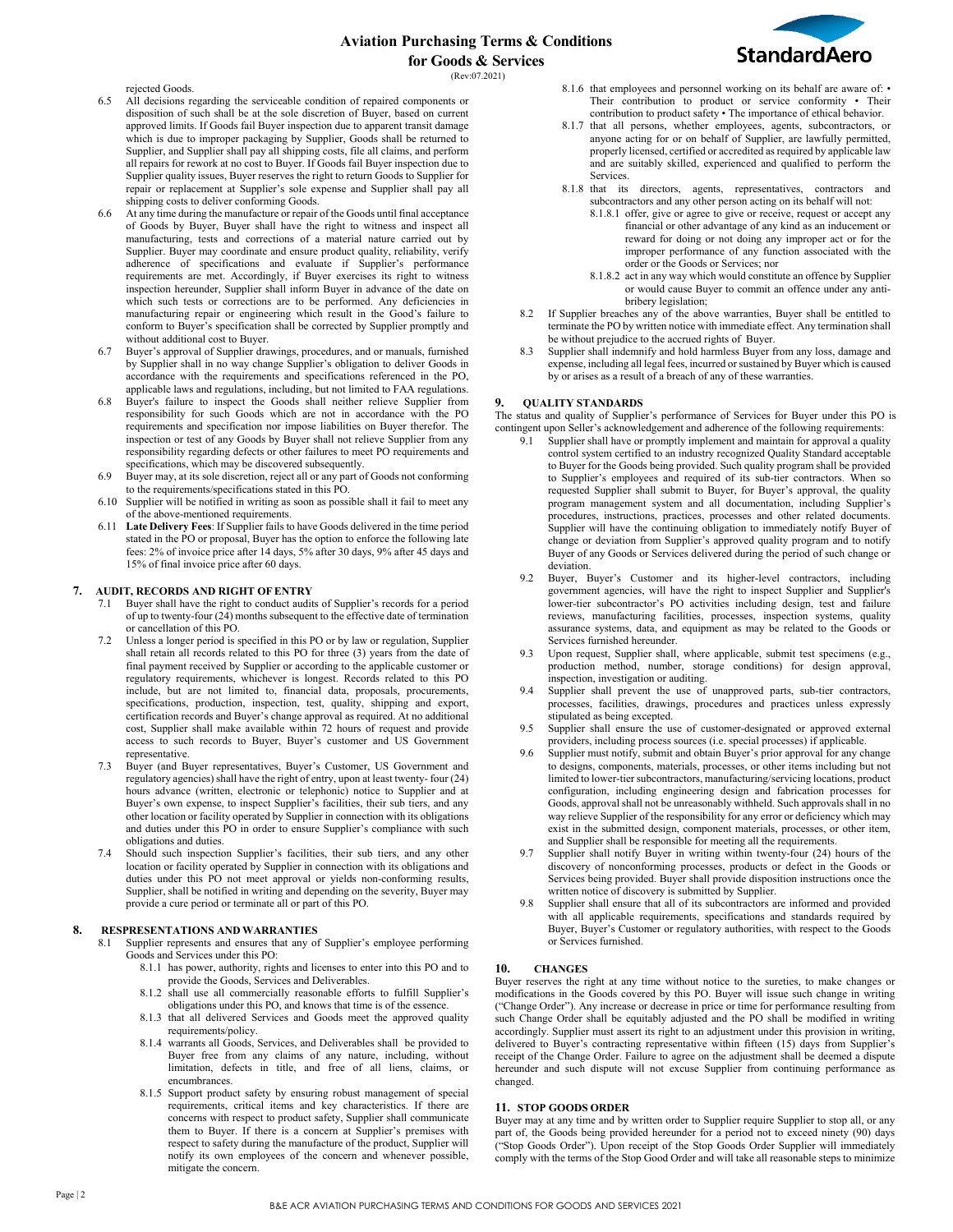

(Rev:07.2021)

the incurrence of costs allocable to the Goods covered by the Stop Goods Order. Within the ninety-day period, Buyer will either (i) cancel the Stop Goods Order; or (ii) terminate the Goods covered as provided in the Termination provisions of this PO. If the Stop Goods Order is canceled or the ninety-day period expires, Supplier shall resume Goods and an equitable adjustment as to cost and/or schedule shall be made in accordance with the Changes provision.

#### **12. WARRANTY**

Supplier shall warrant all Deliverables against defects in performance for a period of one (1) year or Supplier's standard warranty, whichever is longer, following delivery unless stated otherwise in the documents accompanying these Terms.

- 12.1 SERVICES If this subcontract includes the provision of Services, Supplier warrants that it has and will maintain sufficient trained personnel to promptly and efficiently execute Services contemplated under this PO. Supplier further warrants that the services shall be performed to at least the standard of performance reasonably expected of similar service providers in Buyer's geographic region. In the event of a service defect, Supplier shall, at Buyer's discretion, repair or re-perform the defective services at no cost to Buyer.
- 12.2 **GOODS** Supplier shall furnish to Buyer, Supplier's service guarantee applicable to the Goods and upon Buyer's request, assign all third party warranties without recourse. Supplier warrants that all Goods furnished pursuant to this PO shall strictly conform to applicable specifications, drawings, samples, descriptions, and other requirements of this PO, and be free from defects in design, material, and workmanship. This warranty shall begin upon final acceptance. If Buyer identifies a defect or warranty problem during the warranty period, Buyer will promptly notify Supplier of such problem and return nonconforming Goods at Supplier's expense. At Buyer's option, Supplier shall promptly repair or replace Goods. All warranties shall extend to Buyer and Buyer' Customers.
- 12.3 **CLAIMS** Buyer shall make a warranty claim within the warranty period. Supplier shall be responsible to reimburse Buyer for any and all costs associated with defects, including but not limited to inspection; sorting; storage; testing; transportation of defective parts and replacement parts between Buyer, Supplier and Buyer's Customers; any costs of recalls, reworking, fines; penalties; fees assessed by Buyer's Customer or other costs associated with the shipment, release, use, assembly, or rework of defective products from Supplier.

#### **13. SECURITY AND CRISIS MANAGEMENT**

- 13.1 Supplier agrees to take all reasonable precautions to assure that the purchase of Goods or the performance of Services carried on hereunder shall be protected against (IP) theft, destruction, or unauthorized disclosure. Supplier shall have and comply with a company security and crisis management policy. Upon Buyer's request, Supplier shall provide Buyer a copy thereof. Supplier shall revise and maintain the policy proactively, and as may be requested by Buyer, in anticipation of security and crisis risks relevant to Buyer's business.
- 13.2 Buyer reserves the right to inspect Supplier's policy and to conduct on-site audits of Supplier's facility and practices to determine whether Supplier's policy and Supplier's implementation of the policy are reasonably sufficient to protect Buyer's interests. If Buyer reasonably determines that Supplier's policy and/or policy implementation is/are insufficient to protect Buyer's property and interests, Buyer may give Supplier notice of such determination. Upon receiving such notice, Supplier shall have forty-five (45) days thereafter to make the policy changes and take the implementation actions reasonably requested by Buyer. Supplier's failure to take such actions shall give Buyer the right to terminate this purchase order immediately without further compensation to Supplier.

#### **14. WORK ON BUYER'S AND THIRD PARTYPREMISES**

- 14.1 "Premises" as used in this clause means premises of Buyer, Buyer's Customer, or third parties where Services are being performed.
- 14.2 Supplier shall ensure that Supplier personnel working on Premises comply with any on-premises policies and: (i) not bring weapons of any kind onto Premises; (ii) not manufacture, sell, distribute, possess, use or be under the influence of controlled substances or alcoholic beverages while on Premises; (iii) not possess hazardous materials of any kind on Premises without Buyer's authorization; (iv) remain in authorized areas only; (v) not conduct any non-Buyer related business activities (such as interviews, hiring, dismissals or personal solicitations) on Premises, (vi) not send or receive non-Buyer related mail through Buyer's or third party's mail systems; (vii) not sell, advertise or market any products or memberships, distribute printed, written or graphic materials on Premises without Buyer's written permission or as permitted by law; and (viii) follow instruction from Buyer in the event of an actual or imminent safety or environmental hazard on Premises.
- 14.3 All persons, property, and vehicles entering or leaving Premises are subject to search.
- 14.4 Supplier shall promptly notify Buyer and provide a report of any accidents or security incidents involving loss of or misuse or damage to Buyer, Buyer Customer, or third party intellectual or physical assets, and all physical altercations, assaults, or harassment.
- 14.5 Prior to entry on Premises, Supplier shall coordinate with Buyer to gain access. Supplier shall provide information reasonably required by Buyer to ensure proper identification of personnel, including, but not limited to verification of citizenship, lawful permanent resident status, protected individual or other status. (2) Supplier personnel requiring unescorted access to Premises shall, prior to entry, be screened by Supplier at no charge to Buyer through the Buyer Contractor Screen Program, or otherwise screened by Supplier in a manner

satisfactory to Buyer.

- 14.6 Supplier shall ensure that Supplier personnel: (i) do not remove Buyer, Buyer Customer, or third party assets from Premises without Buyer authorization; (ii) use Buyer, Buyer Customer, or third party assets only for purposes of this PO; (iii) only connect with, interact with or use computer resources, networks, programs, tools or routines authorized by Buyer; and (iv) do not share or disclose user identifiers, passwords, cipher keys or computer dial port telephone numbers. Buyer may periodically audit Supplier's data residing on Buyer, Buyer Customer, or third party assets on Premises.
- 14.7 Buyer may, at its sole discretion, have Supplier remove any specified employee of Supplier from Premises and require that such employee not be reassigned to any Premises under this PO.
- 14.8 Violation of this section may result in termination of this PO in addition to any other remedy available to Buyer at law or in equity. Supplier shall reimburse Buyer, Buyer Customer, or third party for any unauthorized use of Buyer, Buyer Customer, or third party assets.
- 14.9 Supplier shall advise Buyer Procurement Representative of any unauthorized direction or course of conduct.
- 14.10 Supplier shall immediately report to Buyer all emergencies (e.g., medical, fire, spills or release of any hazardous material) and non-emergency incidents (e.g., job- related injuries or illnesses) affecting the Work. Supplier shall provide Buyer with a copy of any reports of such incidents Supplier makes to governmental authorities.

### **15. COUNTERFEIT GOODS AND COUNTERFEIT ELECTRONIC PARTS**

- 15.1 Definitions: The following definitions apply to this Section: 15.1.1"Counterfeit electronic part" means an unlawful or unauthorized reproduction, substitution, or alteration that has been knowingly mismarked, misidentified, or otherwise misrepresented to be an authentic, unmodified electronic part from the original manufacturer, or a source with the express written authority of the original manufacturer or current design activity, including an authorized aftermarket manufacturer. Unlawful or unauthorized substitution includes used electronic parts represented as new, or the false identification of grade, serial number, lot number, date code, or performance characteristics.
	- 15.1.2"Counterfeit Goods" means Goods, including any Counterfeit Electronic Parts, that is or contains unlawful or unauthorized reproductions, substitutions, or alterations that have been knowingly mismarked, misidentified, or otherwise misrepresented to be an authentic, unmodified part from the original manufacturer, or a source with the express written authority of the original manufacturer or current design activity, including an authorized aftermarket manufacturer. Unlawful or unauthorized substitution includes used Goods represented as new, or the false identification of grade, serial number, lot number, date code, or performance characteristics.
	- 15.1.3"Electronic part" means an integrated circuit, a discrete electronic component (including, but not limited to, a transistor, capacitor, resistor, or diode), or a circuit assembly.
	- 15.1.4"Suspect Counterfeit Electronic Part of Goods" means Electronic Parts or Goods for which credible evidence (including, but not limited to, visual inspection or testing) provides reasonable doubt that the part is authentic.
	- 15.1.5"Obsolete item" means any part, component, sub-component or other deliverable hereunder, that is no longer in production by the OCM/OEM or an aftermarket manufacturer that has been provided express written authorization from the current design activity or original manufacturer.
- 15.2 Supplier shall not deliver Counterfeit Goods, Counterfeit Electronic Parts, or Suspect Counterfeit Goods to Buyer under this Contract.
- 15.3 Supplier shall only purchase products to be delivered or incorporated as Goods to Buyer directly from the Original Component Manufacturer (OCM)/Original Equipment Manufacturer (OEM), or through an OCM/OEM authorized distributor chain or other source with the express written authority of the OCM/OEM. Supplier may only use another source if (i) the foregoing sources are unavailable, (ii) Supplier's inspection and other counterfeit detection and avoidance risk mitigation processes will be employed to ensure the authenticity of the Goods, and (iii) Supplier obtains the advance written approval of Buyer.
- 15.4 Supplier shall establish and maintain an acceptable counterfeit goods and electronic parts detection and avoidance system in accordance with industry recognized standards and with any other specific requirements identified in this PO. If the Goods or Electronic Parts being delivered to Buyer are in relations to a US government contract, the system in place must conform to the requirements stipulated in DFARS 252.246-7007 and 252.246-7008.
- 15.5 Supplier shall immediately notify Buyer with the pertinent facts if Supplier becomes aware that it has delivered Counterfeit Goods, Counterfeit Electronic Parts, or Suspect Counterfeit Goods. When requested by Buyer, Supplier shall provide OCM/OEM documentation that authenticates traceability of the affected items to the applicable OCM/OEM. Supplier, at its expense, shall provide reasonable cooperation to Buyer in conducting any investigation regarding the delivery of Counterfeit Goods, Counterfeit Electronic Parts, or Suspect Counterfeit Goods under this PO.
- 15.6 This Article applies in addition to, and is not altered, changed, or superseded by any quality provision, specification, statement of Good, regulatory flowdown, or other provision included in this PO addressing the authenticity of Goods.
- 15.7 In the event that Goods or Electronic Parts delivered under this PO constitutes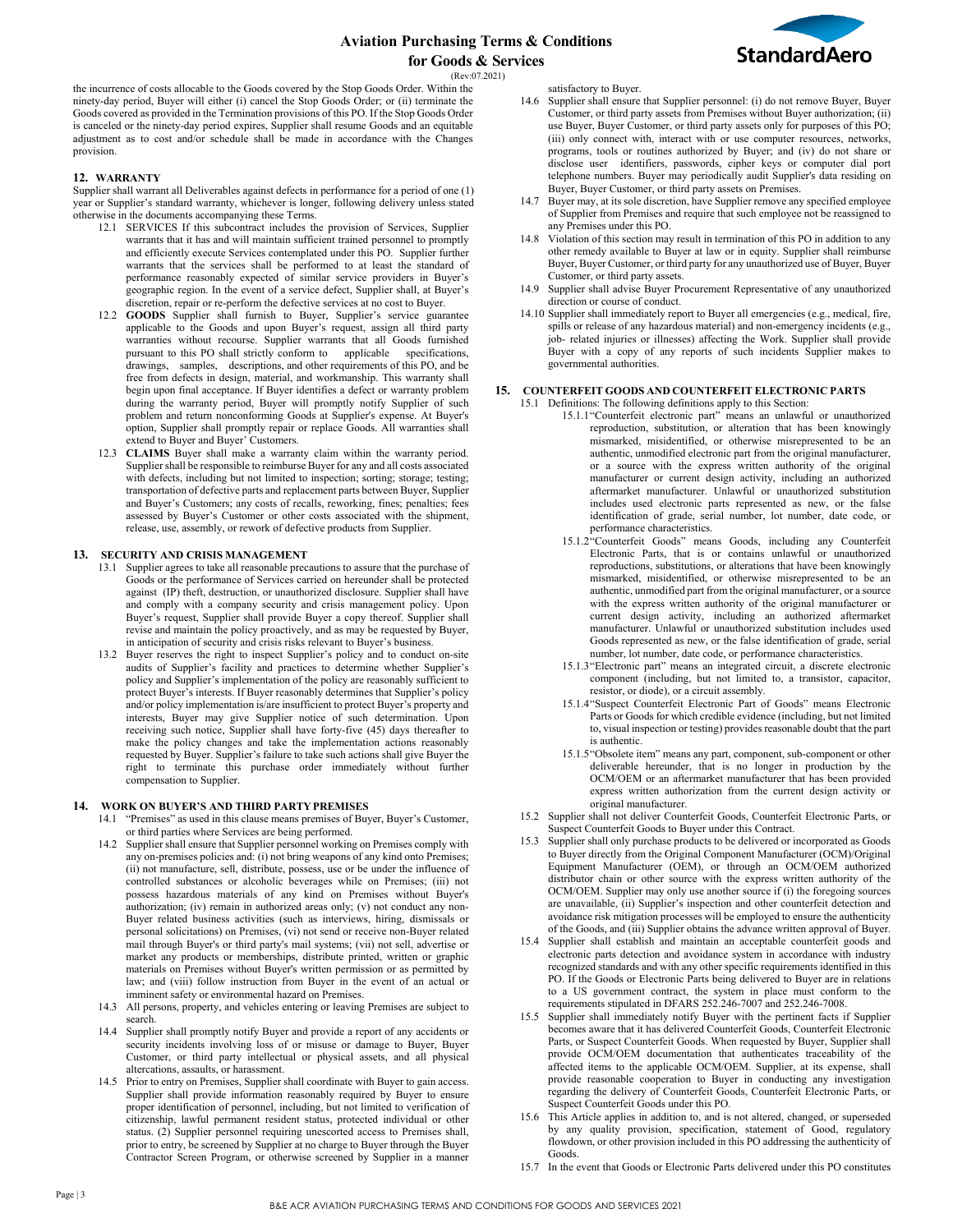

(Rev:07.2021)

or includes Counterfeit Goods, Supplier will, at its sole expense, promptly replace such Counterfeit Goods with genuine Goods or Electronic Parts conforming to the requirements of this PO. Notwithstanding any other provision in this PO, Supplier shall be liable for all costs relating to the remediation of Counterfeit Goods, including without limitation BUYER's costs of removing Counterfeit Goods of installing replacement Goods and of any testing necessitated by the reinstallation of Goods after Counterfeit Goods has been exchanged. The remedies contained in this paragraph are in addition to any remedies Buyer may have at law, equity or under other provisions of this PO.

15.8 Supplier shall include paragraphs (a) through (f) and this paragraph (h) of this Article or equivalent provisions in lower tier subcontracts for the delivery of items that will be included in or furnished as Goods to Buyer.

#### **16. CONFLICT MINERALS AND SPECIALTY METALS**

- 16.1 Supplier will not supply Goods that contain Conflict Minerals. "Conflict Minerals" is defined as tin, tantalum, tungsten and gold (the Conflict Minerals or 3TG) originating in the Democratic Republic of the Congo (DRC) and the adjoining countries of Angola, Burundi, the Central African Republic, the Republic of the Congo, Rwanda, South Sudan, Tanzania, Uganda and Zambia (the Covered Countries).
- 16.2 If an order placed by StandardAero is related to a government contract, all specialty metals incorporated in items delivered under the PO shall be melted or produced in the United States, its outlying areas, or a qualifying country unless prior written consent is indicated by StandardAero on its purchase order. Government Orders will be indicated on the request for quote, proposal or purchase order by the references to U.S. government flow downs. For purposes of this clause, "Specialty Metals" shall mean: (i) Steel with a maximum alloy content exceeding one or more of the following limits: manganese, 1.65 percent; silicon, 0.60 percent; or copper, 0.60 percent; or containing more than 0.25 percent of any of the following elements: aluminum, chromium, cobalt, molybdenum, nickel, niobium (columbium), titanium, tungsten, or vanadium; (ii) Metal alloys consisting of Nickel or iron-nickel alloys that contain a total of alloying metals other than nickel and iron in excess of 10 percent; or Cobalt alloys that contain a total of alloying metals other than cobalt and iron in excess of 10 percent; (iii) Titanium and titanium alloys or (iv) Zirconium and zirconium alloys. "Steel" means an iron alloy that includes between .02 and 2 percent carbon and may include other elements.
- 16.3 If Supplier has reason to believe its Goods contain Conflict Minerals or Specialty Metals which do not conform to the specification listed in Clause (6b), Supplier will immediately notify Buyer in writing providing a description of the Goods containing or believed to contain Conflict Minerals, date of supply, lot codes, part or serial numbers or other identifying characteristics and all other relevant information necessary to identify when and where the Goods were provided, type of mineral and the believed country of origin of the Conflict Mineral. In addition, Supplier will have internal process and procedures that determine if their products contain Conflict Minerals and if so, implement supply chain due diligence processes to identify sources of these minerals and support efforts to eradicate the use of Conflict Minerals, which directly or indirectly finance or benefit armed groups in the Covered Countries.

### **17. INSURANCE**

17.1 Supplier shall provide, pay for, and maintain in full force and effect those insurance outlined here (if applicable) for coverages at not less than the prescribed minimum limits of liability, covering Supplier's activities, those of any and all subcontractors, or anyone directly or indirectly employed by any of them, or by anyone for whose acts any of them may be liable.

| Aviation                                                                                                                                                                                      | <b>Liability</b> including Premises, Products,                           |
|-----------------------------------------------------------------------------------------------------------------------------------------------------------------------------------------------|--------------------------------------------------------------------------|
| Completed Operations and Contractual Liability<br>in an<br>\$50,000,000<br>less<br>than<br>amount<br>of<br>not<br>per<br>products/completed<br>occurrence/annual aggregate for<br>operations. |                                                                          |
| Commercial<br>General<br>Liability:                                                                                                                                                           | \$1,000,000 each occurrence                                              |
|                                                                                                                                                                                               | \$2,000,000 general aggregate with<br>dedicated limits per project site. |
|                                                                                                                                                                                               | \$2,000,000 products and completed<br>Operations aggregate.              |
| Automobile<br>Liability:                                                                                                                                                                      | \$1,000,000 combined single limit each<br>accident                       |
| Workers'<br>Compensation:                                                                                                                                                                     | <b>Statutory Limit</b>                                                   |
| Employer's<br>Liability:                                                                                                                                                                      | \$1,000,000 bodily injury for each<br>accident                           |
| Umbrella/Exces<br>s Liability:                                                                                                                                                                | \$5,000,000 combined single limit and<br>annual aggregate                |
| Contractor's<br>Pollution<br>Liability:                                                                                                                                                       | \$5,000,000 each occurrence and annual<br>aggregate                      |
| Professional<br>Liability:                                                                                                                                                                    | \$1,000,000 each claim and annual<br>aggregate                           |

17.2 Upon Buyer's request Supplier will provide to Buyer a certificate of insurance naming Buyer as additional insured and certifying that at least the minimum coverages required here are in effect and specifying that the liability coverages are written on an occurrence form and that the coverages will not be canceled, non-renewed, or materially changed by endorsement or though issuance of other policy(ies) of insurance without 60 days advance written notice to Buyer.

17.3 All coverages required of Supplier will be primary over any insurance or selfinsurance program carried by Buyer and shall include a waiver of subrogation. Failure of Buyer to demand such certificate will not be construed as a waiver of Supplier's obligation to maintain such insurance.

#### **18. INDEMNIFICATION**

Supplier shall defend, indemnify and hold harmless Buyer and all of its directors, officers, employees, agents and representatives from and against all claims, losses, damages, attorney's fees, actions, liability, demands, judgments, costs and expenses arising from Supplier's and its subcontractors', negligence or willful misconduct in performance of its obligations under this PO. Buyer shall not enter into any settlement agreement that contains any admission of liability on the part of Supplier. Patent Indemnity. Supplier shall indemnify and save Buyer and Buyer's Customers harmless, in exercising the rights and licenses provided herein, from and against any expense or liability, including costs, fees and damages, arising out of any claim, suit or proceeding that the manufacture or furnishing of Goods under this PO, or the use of such Goods (without modification or further combination) or sales of such Goods constitutes infringement of any patent, trade secret or copyright or other proprietary rights of any third party. If an injunction should issue, Supplier shall procure for Buyer and Buyer's Customers the rights to continue using said Goods, or modify them in a manner acceptable to Buyer so they become non-infringing, or with the written approval of Buyer, remove said Goods and refund the purchase price.

#### **19. TERMINATION**

- 19.1 **Convenience**. Buyer shall have the right, at any time, upon written notice to Supplier, to terminate all or any portion of the Goods or Services ordered under this PO. Upon receipt of notice to terminate, Supplier shall cease all production and provision of Goods or Service. Supplier shall submit an itemized list of completed or partially completed Services or Goods up to the date of termination. Buyer shall reimburse Supplier for Goods completed up to the effective date of termination. Notwithstanding anything to the contrary in the Terms, Buyer will not be liable to Supplier for any costs or damages whatsoever for termination for convenience with respect to a particular aircraft program of any Buyer's Customers, if termination is due to the cancellation, in whole or part, of such aircraft program by Buyer's immediate customer(s) or Buyer's ultimate customers or bankruptcy or insolvency of such customers.
- 19.2 **Default**. Buyer may by written notice of default to Supplier terminate the whole or any part of any order in any one of the following circumstances: (i) if Supplier fails to perform or deliver the Goods within the time specified in the PO or any extension Buyer grants thereof; or (ii) if Supplier fails to perform any of the other provisions of any PO, or so fails to make progress as to endanger performance of any PO in accordance with its terms, and in either of these two circumstances does not cure such failure within a period of fifteen (15) calendar days after receipt of Buyer's notice or such longer period as Buyer may authorize in writing; and In the event of partial termination, Supplier shall continue performance of such PO to the extent not terminated. As an alternate remedy, and in lieu of termination for default, Buyer, at its sole discretion may elect to (1) extend the schedule; and/or (2) waive deficiencies in Supplier's performance,. In the event Supplier for any reason anticipates difficulty in complying with the required schedule, or in meeting any of the other requirements of any PO, Supplier shall promptly notify Buyer in writing. The rights and remedies of Buyer provided in this Article shall not be exclusive and are in addition to any other rights and remedies provided by law or under any Buyer PO. In the event, Buyer wrongfully terminates this PO for default, in whole or in part, such termination becomes a termination for convenience under this Article.

#### **20. INTELLECTUAL PROPERTY**

For the purposes of this clause, **"Intellectual Property" or "IP"** means the inventions, data, goods, software, drawings, schematics, designs, prints, reports, technical information, discoveries, patents, specifications, trade secrets, trademarks, ideas, improvements, processes, copyrights, expertise or information of a similar nature without limitation.

- 20.1 Except as mutually agreed upon in writing, Buyer shall retain control and ownership of all IP owned, controlled or possessed by Buyer prior to the issuance of this PO. All IP owned by Supplier at the commencement of performance hereunder, will remain the property of Supplier.
- 20.2 Supplier agrees that all IP (tangible and intangible), furnished to Supplier by Buyer, or any materials affixed or attached thereto, shall remain the personal property of Buyer, and, unless otherwise agreed to in writing by Buyer, shall be used by Supplier solely to provide Goods or Services to Buyer.
- 20.3 Buyer hereby grants Supplier a limited, revocable, paid-up license to use the IP furnished to Supplier hereunder for the sole purpose of Supplier's performance under this PO. All IP shall not be used, disclosed to others or reproduced for any other purpose without the prior written consent of Buyer, provided, however, Supplier may provide Data hereunder to Supplier's contractors for the sole purpose of enabling Supplier's contractors to assist Supplier in performing this PO. This license is non-assignable, and this license is terminable with or without cause by Buyer at any time. All Data shall be deemed the proprietary property of Buyer, whether or not it is marked with any restrictive legend.
- 20.4 Buyer proprietary property, and whenever practical each individual item thereof, shall be plainly marked or otherwise adequately identified by Supplier as being the property of Buyer or Buyer's designee, and shall be safely stored separate and apart from Supplier's property. Such property while in Supplier's custody or control shall be held at Supplier's risk and shall be insured by Supplier for replacement cost with loss payable to Buyer.
- 20.5 If Buyer notifies Supplier that Goods ordered under this PO are patented, Supplier agrees to mark such Goods with any patent numbers or other markings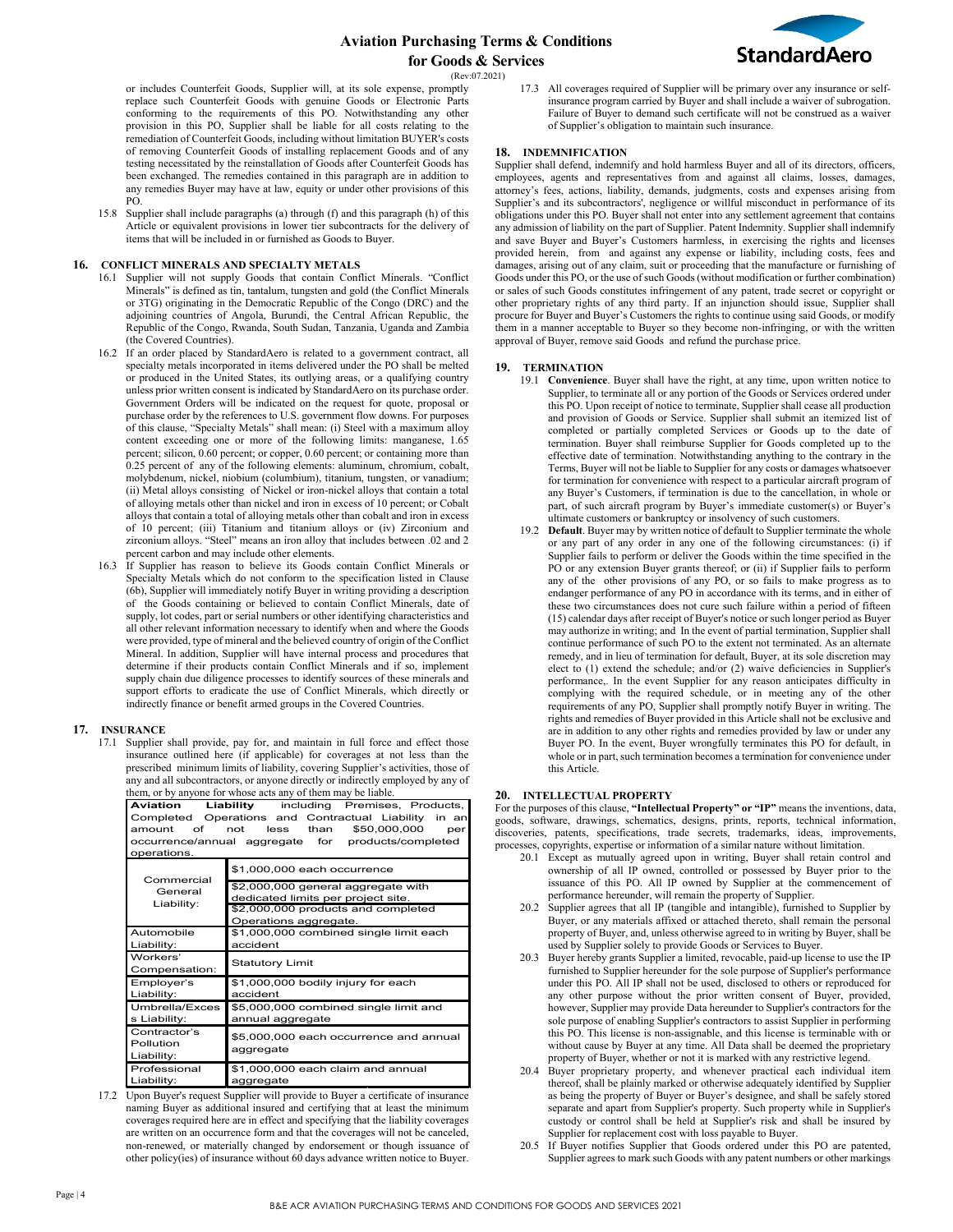

(Rev:07.2021)

designated by Buyer, including updates to such numbers or markings.

- 20.6 Supplier shall, as promptly as practicable after becoming aware that any Buyer Data in its care, custody or control is lost, destroyed, damaged, defective or deficient, notify Buyer of the event or condition in writing and Supplier shall be held responsible for same.
- 20.7 Supplier hereby grants to Buyer, and to Buyer's subcontractors and customers, in connection with the use, offer for sale, or sale of products provided to or work being performed for Buyer, an irrevocable, non-exclusive, paid-up worldwide license under any and all intellectual property (whether domestic or foreign), including patents, copyrights, industrial designs and/or mask works owned or controlled by Supplier at any time or licensed to Supplier, provided such a sublicense does not conflict with any provisions of the license to Supplier.

### **21. EXPORT COMPLIANCE**

Supplier will be the importer/exporter of record of the Goods and, unless we otherwise agree in writing, Supplier will be responsible for obtaining all necessary import/export licenses, permits and other required authorizations. All delivered items (including technical data) shall at all times be subject to all applicable import and export regulations including, without limitation, the U.S. Export Regulations, International Traffic in Arms Regulations of the U.S., and applicable U.S. Customs Regulations. Supplier will not dispose of USA-origin items furnished by Buyer (including technical data) other than in and to the country of ultimate destination specified in the PO, government license(s), and authorization(s), except as law and regulation permit.

## **22. DUTY DRAWBACK**

If Supplier is an importer of record, upon request and where applicable, Supplier will provide Buyer customs form 7543 entitled "Certificate of Delivery" properly executed.

### **23. CONFIDENTIALITY**

Supplier agrees to treat as strictly confidential all provisions of this PO and any information provided as a result of this PO including, without limitation, all financial, business and product strategy information, product specifications and designs, procedures and formulae (hereinafter referred to as "**Confidential Information**"). Confidential Information will not be disclosed to any person, corporation, or third party, other than to employees of Supplier who have a need to know for the performance of Supplier's obligation hereunder, without the prior written consent of Buyer. Supplier agrees to safeguard the Confidential Information to prevent disclosure to or use by third parties. Consent shall not be withheld in the case of disclosure required for an investigation by a governmental authority or other mandatory legal process. Supplier further agrees not to use Confidential Information to independently develop, reverse engineer or produce a product that is similar to or imitates products that are the subject of the Confidential Information, or otherwise use the Confidential Information for its own benefit or the benefit of another. Notwithstanding any document marking to the contrary, any knowledge or information that Supplier shall have disclosed or may hereafter disclose to Buyer incident to the placing and filling of any PO is not deemed confidential or proprietary information and accordingly shall be acquired free from any restriction on use or disclosure.

### **24. MISCELLANEOUS**

- 24.1 **Amendments and Notices.** Any notice required by this PO and all amendment or waivers to this PO must be in writing and duly signed by the authorized representatives of both Parties. All notices shall be sent by registered prepaid post, by fax, or delivered personally to the binding representatives of this PO. All notices to be served hereunder must be addressed to the Party at the address listed on the PO.
- 24.2 **Assignment**. This PO may not be assigned or transferred to any person, firm, or corporation without the express, prior written consent of the other party, which consent will not be unreasonably withheld. Notwithstanding the foregoing, Buyer may assign its rights and/or obligations to an affiliate, parent of Buyer or successor in interest Supplier shall promptly notify Buyer in writing of any organizational changes made by Supplier, including name change or ownership changes, mergers or acquisitions.
- 24.3 **Attorney Fees**. If Buyer brings and action or asserts a counterclaim for enforcement of the Terms of this subcontract, then Supplier agrees that Buyer shall be entitled to an award of its reasonable attorney's fees and court costs associated with such enforcement or counterclaim proceedings.
- 24.4 **Audit Rights**. StandardAero shall have the right to conduct audits of Supplier's records for a period of up to twenty-four (24) months subsequent to the effective date of termination or cancellation of this PO.
- 24.5 **General Compliance**. Supplier agrees to comply with Supplier Code of Conduct outlined at the following link (also available in printed format upon request): [http://www.standardaero.com/AboutUs/Legal/SupplierPortal.aspx.](http://www.standardaero.com/AboutUs/Legal/SupplierPortal.aspx) Supplier warrants, and upon request shall certify, that (i) it and the Goods and Services furnished hereunder comply with all applicable federal, state, provincial, national and local laws, executive orders, legislation, ordinances, codes, and rules and regulations (including without limitation environmental laws), (ii) the Goods were produced and delivered in accordance with the local labor laws (including without limitation relative to equal employment opportunity), (iii) in production of the Goods, Supplier has complied with the equal opportunity, veteran and handicapped worker requirements and any other provisions required by law. Supplier warrants that none of the Goods were produced using forced, indentured, or convicted labor, or from the use of the labor of persons in violation of the minimum wage law in the country of manufacture, or in the case of services, the country in which services were rendered. Supplier has complied with all laws regarding improper or illegal payments gifts, or gratuities, including Buyer's entertainment and gift policies;

and Supplier has not paid, or not promised to pay, or authorized the payment of any money or anything of value, either directly or indirectly, to any person or entity for the purpose of illegally or improperly inducing a decision or obtaining or retaining business or an advantage in connection with the Goods or Services purchased herein.

- 24.6 **Disputes**. Any dispute arising out of or in connection with the PO, including any question regarding its existence, validity or termination, shall be resolved in accordance with this Article and will be settled, if possible, by negotiation of the Parties. If a dispute is not resolved by negotiation, either Party may, by giving written notice, refer the dispute to a meeting of appropriate higher management of each Party, to be held within 10 business days after giving notice. If the dispute is not resolved within 20 business days after the date of the meeting of higher management, or any later date to which the Parties may agree, either Party may bring suit in a court of proper jurisdiction as described below.
- 24.7 **English Language**. Except as the Parties may otherwise agree, this PO, data, notices, shipping invoices, correspondence and other writings shall be written in the English language. In the event of any inconsistency between any terms of this PO and any translation thereof into another language, the English language meaning shall control.
- 24.8 **Entire Agreement**. This PO and any mutually agreed upon amendments shall constitute the entire agreement between the Parties with regard to the subject matter herein and supersede all other contracts, agreements or understandings of the matters herein subject, to include the issuance of any PO or invoicing terms provided by Supplier. Appendices shall be applicable as specified in the PO.
- 24.9 **Governing Law, Jurisdiction and Venue**. This PO shall be governed by the laws of the State of New York without reference to its conflicts of laws provisions, and the Parties hereby attorn to the exclusive jurisdiction of the State of New York unless otherwise agreed. All claims, disputes or controversies related to or arising out of this PO will be resolved in the State of Federal Court of competent jurisdiction located in the southern district of New York, State of New York. The Parties expressly agree that the United Nations Convention for the International Sale of Goods ("CISG") will not apply to this Agreement and is hereby expressed waived from such application. Parties shall each bear its own costs of processing any dispute hereunder. The rights and remedies of Buyer are cumulative and in addition to any other rights and remedies provided by law or in equity. Under no circumstances shall the Buyer submit to jurisdiction outside the United States.
- 24.10 **Gratuities/Kickbacks**. Supplier, or any agent or representative of Supplier, shall not offer provide or cause to be offered or provided directly or indirectly a kickback or gratuity (in the form of entertainment, gifts, or otherwise) to any Buyer's officer or employee, for the purposes of obtaining a rewarding, favorable treatment as a supplier to Buyer.
- 24.11 **Independent Contractor**. It is understood Supplier is an independent contractor of Buyer. Nothing in this PO shall constitute Supplier an employee, partner, agent of, or attorney for Buyer for any purpose. Nor is Supplier granted any right or authority to assume or to create any obligation or responsibility, whether express or implied, on behalf of, or in the name of Buyer, or in any way bind Buyer. Supplier shall not hold itself out as having any authority to bind Buyer.
- 24.12 **Releases and Publicity**. Supplier shall not make or authorize any public release of information, advertisement or any other disclosure regarding this PO or the relationship between the Parties or make use of Buyer's logo or name without the prior written approval of Buyer.
- 24.13 **Remedies**. Supplier will bear all liability relating to cost, expenses or damages incurred by Buyer with regard to or caused by Supplier's acts or omissions. The rights and remedies of Buyer and Buyer's Customers and affiliates set forth herein are not exclusive and are cumulative and in additions to any other rights and remedies available to Parties at law or in equity.
- 24.14 **Severability and Interpretation**. Each provision of this PO is severable from the other. In the event that any such provision is declared by a court of competent jurisdiction to be unenforceable, the validity of the remainder of the PO shall not be affected. Headings in this PO are for the purpose of convenience only and shall not be used in the interpretation of any part of this PO. In this PO, the use of the singular includes the plural and vice versa and the use of one gender includes all genders.
- 24.15 **Survivability**. Notwithstanding any expiration or cancellation of this PO, Supplier shall remain obligated under all those provisions, which expressly or by nature extend beyond and survive such expiration or cancellation.
- 24.16 **Third Party Beneficiaries**. This Agreement has been entered into by Buyer and Supplier and is not intended to and shall not create any rights in or against any third party. Furthermore, if Buyer issues an order under a US government contract, Supplier hereby acknowledges that any order placed by Buyer is solely a transaction between Buyer and Supplier. Supplier is prohibited against pursuing any claim directly against the U.S. Government and shall not acquire any direct claim or direct course of action against the US Government except as may be expressly set forth in this Terms document with the Government Contracting Officer's express consent.
- 24.17 **US Government Orders**. If the Goods or Services sought by Buyer are related to a US Government Order, Buyer shall include all applicable clauses set forth in the Federal Acquisition Regulation (FAR) and Department of Defense Federal Acquisition Regulation Supplement (DFARS), as the Government Purchasing Addendum Terms and Conditions attached to this order (hereinafter the "Addendum"). Such clauses are hereby incorporated and are applicable hereto by this reference except for those that are specially excepted by the FAR/DFARS text of each clause. Where necessary to make the context of these